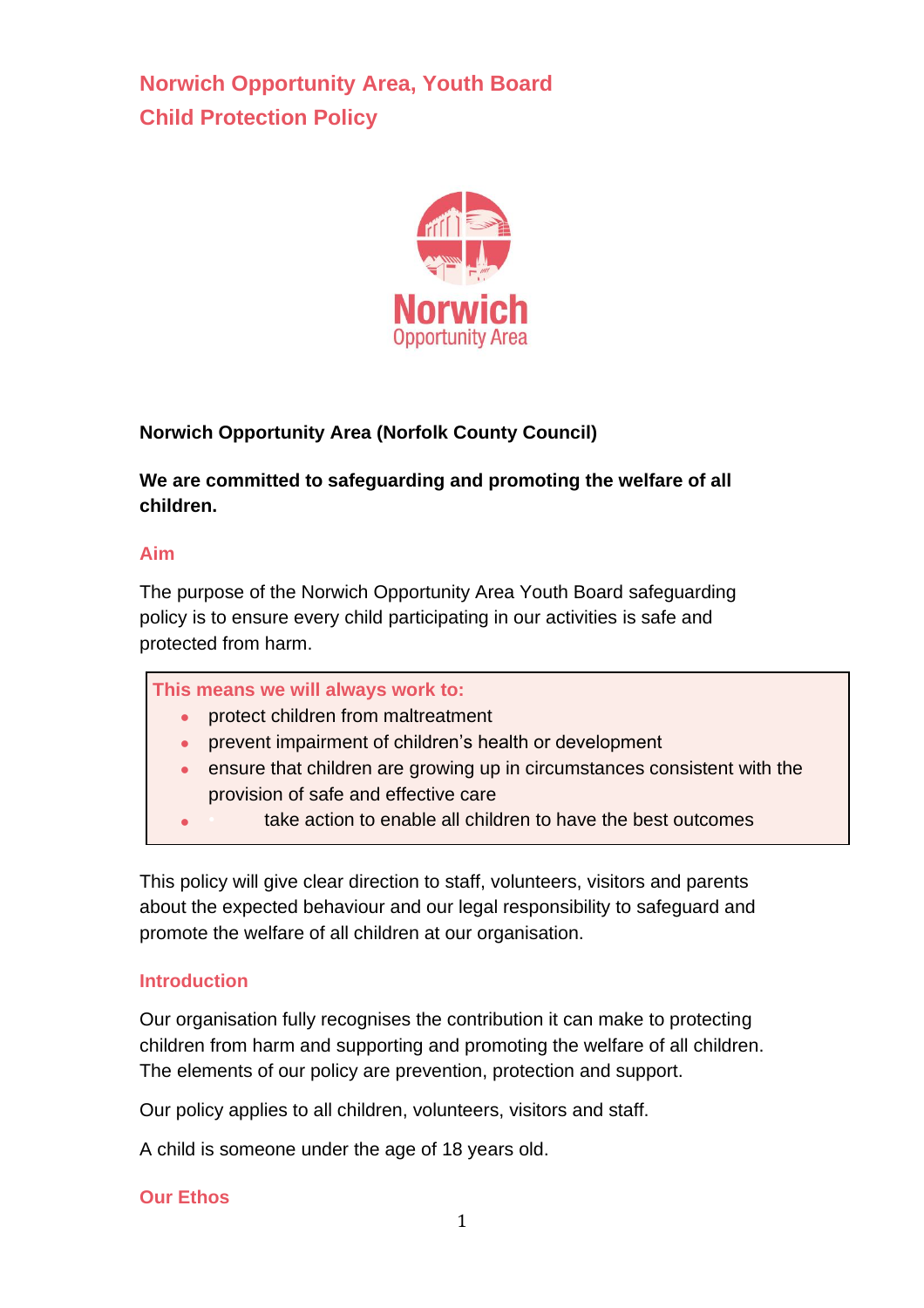Our organisation will establish and maintain an ethos where children and young people feel secure, are encouraged to talk, are listened to and are safe. Children and young people will be able to talk freely to any member of staff, volunteer or regular visitor to our organisation if they are worried or concerned about something.

All staff, volunteers and regular visitors will, either through training or induction, know how to recognise a disclosure from a child or young person and will know how to manage this. We will not make promises to any child or young person and we will not keep secrets. Every child and young person will know what the adult will do with whatever they have been told.

We will provide activities and opportunities that will equip our young people with the skills they need to stay safe.

At all times we will work in partnership and try to establish effective working relationships with parents, carers and colleagues from other agencies and organisations.

#### **General Procedures**

When new staff, volunteers or regular visitors join our organisation they will be informed of the safeguarding arrangements in place. They will be given a copy of our organisation's safeguarding policy and told who our Designated Safeguarding Officer for Safeguarding is. They will also be shown the recording format, given information on how to complete it and who to pass it to.

Every new member of staff or volunteer will have an induction period of 3 months that will include essential safeguarding information. This programme will include safeguarding training through the Safer Programme relating to signs and symptoms of abuse, how to manage a disclosure from a child, how to record and issues of confidentiality. The induction will also remind staff and volunteers of their responsibility to safeguard all children and the remit of the role of the Designated Safeguarding Officer.

All staff and volunteers will be asked to read this policy yearly after it has been reviewed and updated if necessary. They will sign to say they have read and understood the policy.

We will display the reporting and referral flowchart when our organisation is operating.

All regular visitors and volunteers to our organisation will be told where our policy is kept, they will be given a set of safeguarding procedures, they will be told who our Designated Safeguarding Officer and alternate staff members are and what the recording and reporting system is.

All parents and carers will be asked to sign a distribution list confirming they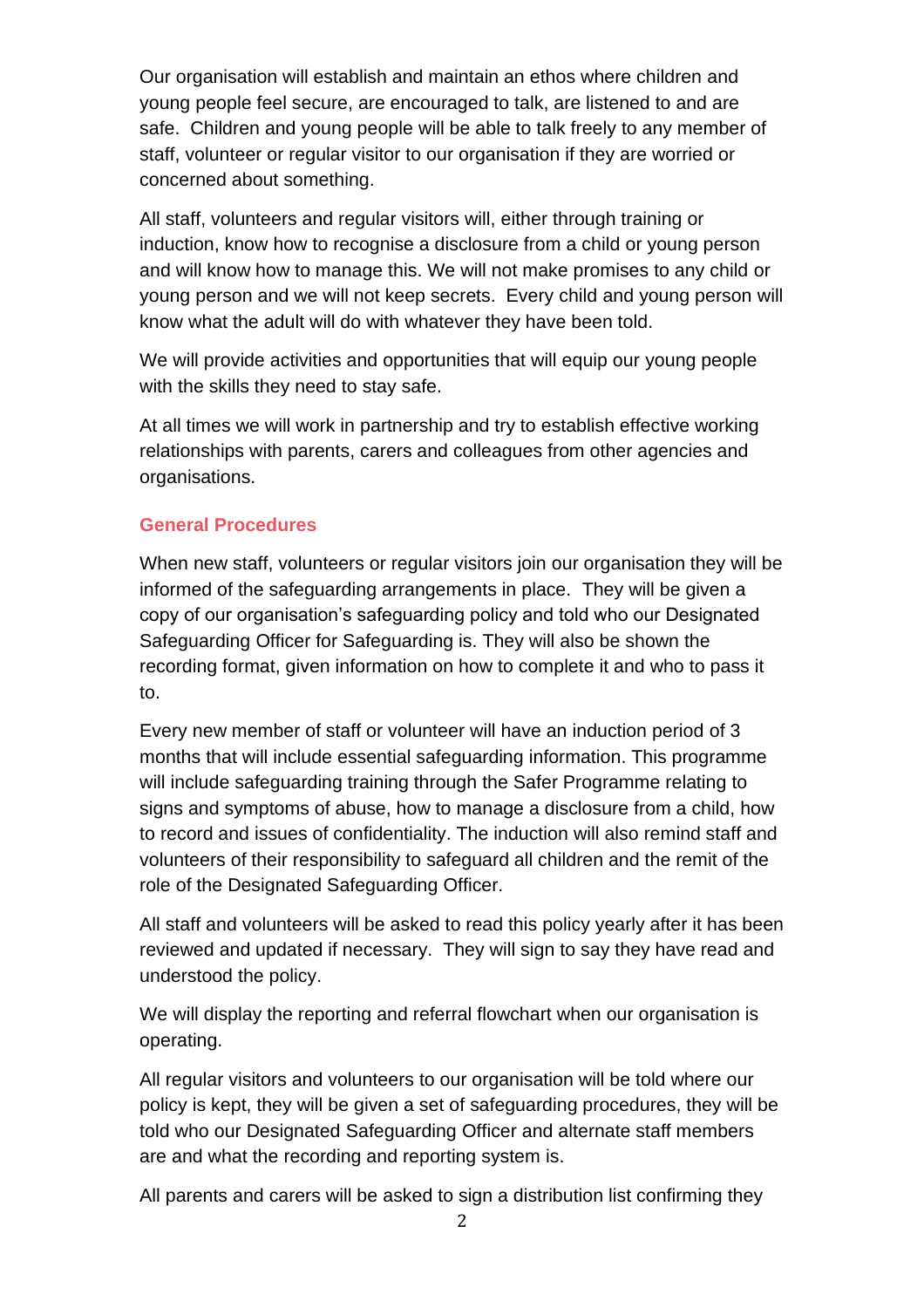have seen and read our safeguarding policy. Parents and carers will be informed of our legal duty to assist our colleagues in other agencies with Safeguarding enquiries and what happens should we have cause to make a referral to Children's Services.

Parents will sign a consent form at the start of their child's involvement with the organisation, which includes any vital health or otherwise notable information. It also requests permission for photographs to be taken for promotional purposes only. This will also include a statement making parents/carers aware by signing they consent to us sharing information with the relevant authorities if we have concerns about the welfare of their child/children, but that we do not have to seek consent If there are serious concerns about harm or likely harm to their child/children.

# **Training**

Every member of staff will undertake appropriate safeguarding training through the NSCB Safer Programme every three years.

We actively encourage all of our staff to keep up to date with the most recent local and national safeguarding advice and guidance. This can be accessed via **www.norfolklscb.org**

The Designated Officer should be used as a first point of contact for concerns and queries regarding any safeguarding concern in our organisation.

# **Safer Staff and Volunteers**

All adults who come into contact with our children have a duty of care to safeguard and promote their welfare. There is a legal duty placed upon us to ensure that all adults who work with or on behalf of our children are competent, confident and safe to do so.

We ensure we adhere to the principles of safer recruitment as per our policy and also the guidance from Norfolk Safeguarding Children Board.

- Carefully consider the job description and person specification
- Circulate all vacancies widely
- Prepare an information pack
- Ask for a written application form
- Define our selection criteria
- Ask for a written declaration with regards to criminal convictions, spent or otherwise
- Ask for identification
- Ask for originals of any qualifications
- Conduct interviews with at least two people present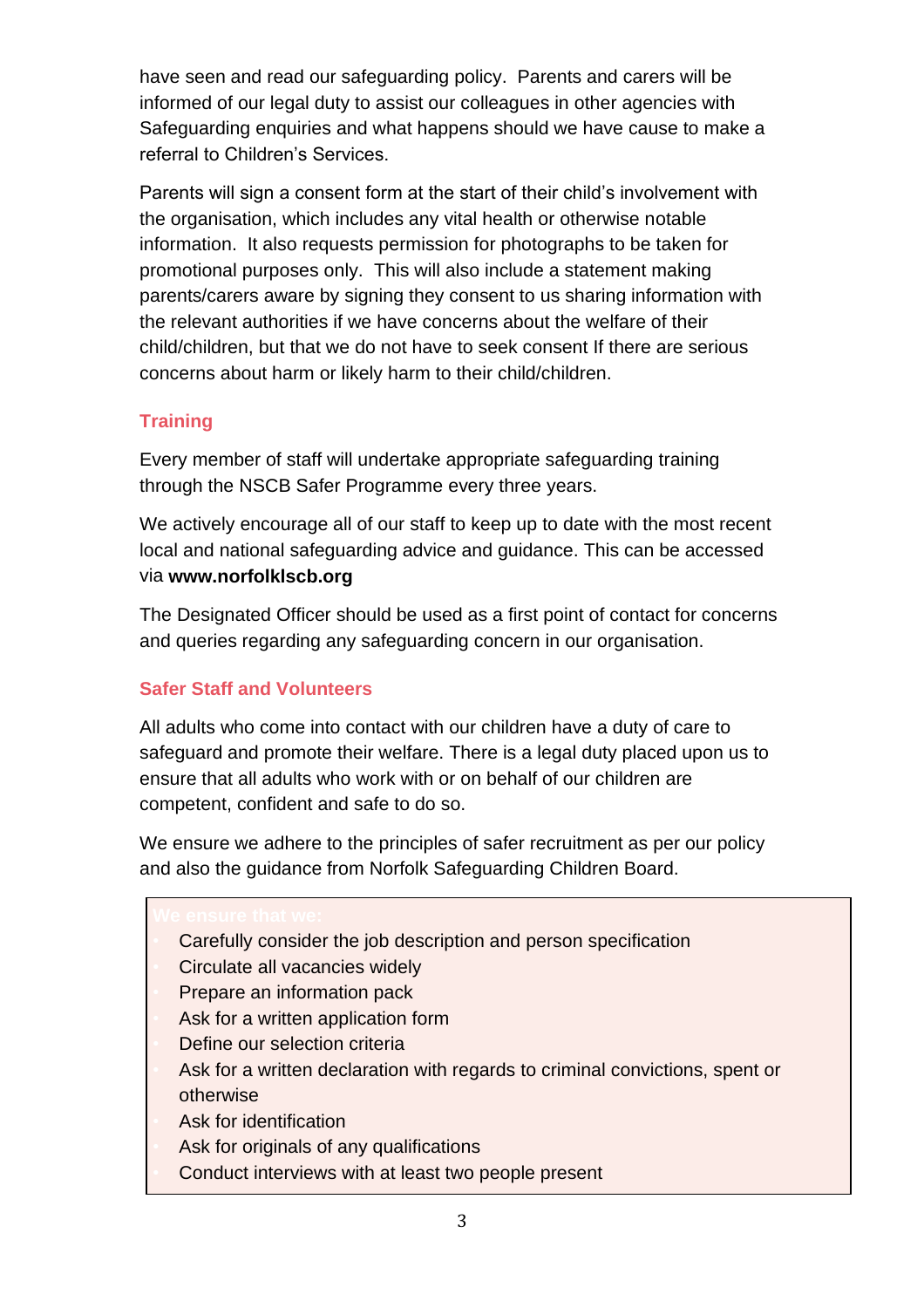Ask for at least two references, including the last employer • Gain enhanced DBS checks where current Government guidance requires us to • Organise a comprehensive induction period which includes familiarisation with our safeguarding policies, procedures and safeguarding training through the Safer Programme.

Our aim is to provide a safe and supportive environment which secures the well-being and very best outcomes for our children. We do recognise that sometimes the behaviour of adults may lead to an allegation of abuse being made.

Allegations sometimes arise from a differing understanding of the same event, but when they occur they are distressing and difficult for all concerned. We also recognise that many allegations are genuine and there are some adults who deliberately seek to harm or abuse children.

We will take all possible steps to safeguard our children and to ensure that the adults in our organisation are safe to work with our children. We will always ensure that the Norfolk Safeguarding Children Board's procedures are followed.

All adults who come into contact with children will be made aware of the steps that will be taken if an allegation is made. We will seek appropriate advice from the Local Authority Designated Officer (LADO) within 24 hours of a concern or allegation being made. The LADO can be contacted via the referral/consultation forms under 'how to raise a concern' at www.norfolklscb.org or a message left on **01603 223473** for ongoing cases.

Staff will not investigate these matters. We will seek and work with the advice that is provided. Should an allegation be made against the Designated Safeguarding Officer or Deputy, this will be reported by the staff member or volunteer raising the concern directly to the LADO.

There are sensible steps that every adult should take in their daily professional conduct with children. This can be found in the NSCB **Safer Programme Safer Working Practice** (this guidance is on the NSCB website and also included in our procedures).

#### **Records and Confidentiality**

If we are concerned about the welfare or safety of any child in our organisation we will record our concerns immediately on the agreed report form and give this to the Designated Safeguarding Officer.

Any information recorded will be kept in a separate named file, in a secure cabinet and not with the child's file. These files will be the responsibility of the Designated Safeguarding Officer and information will only be shared within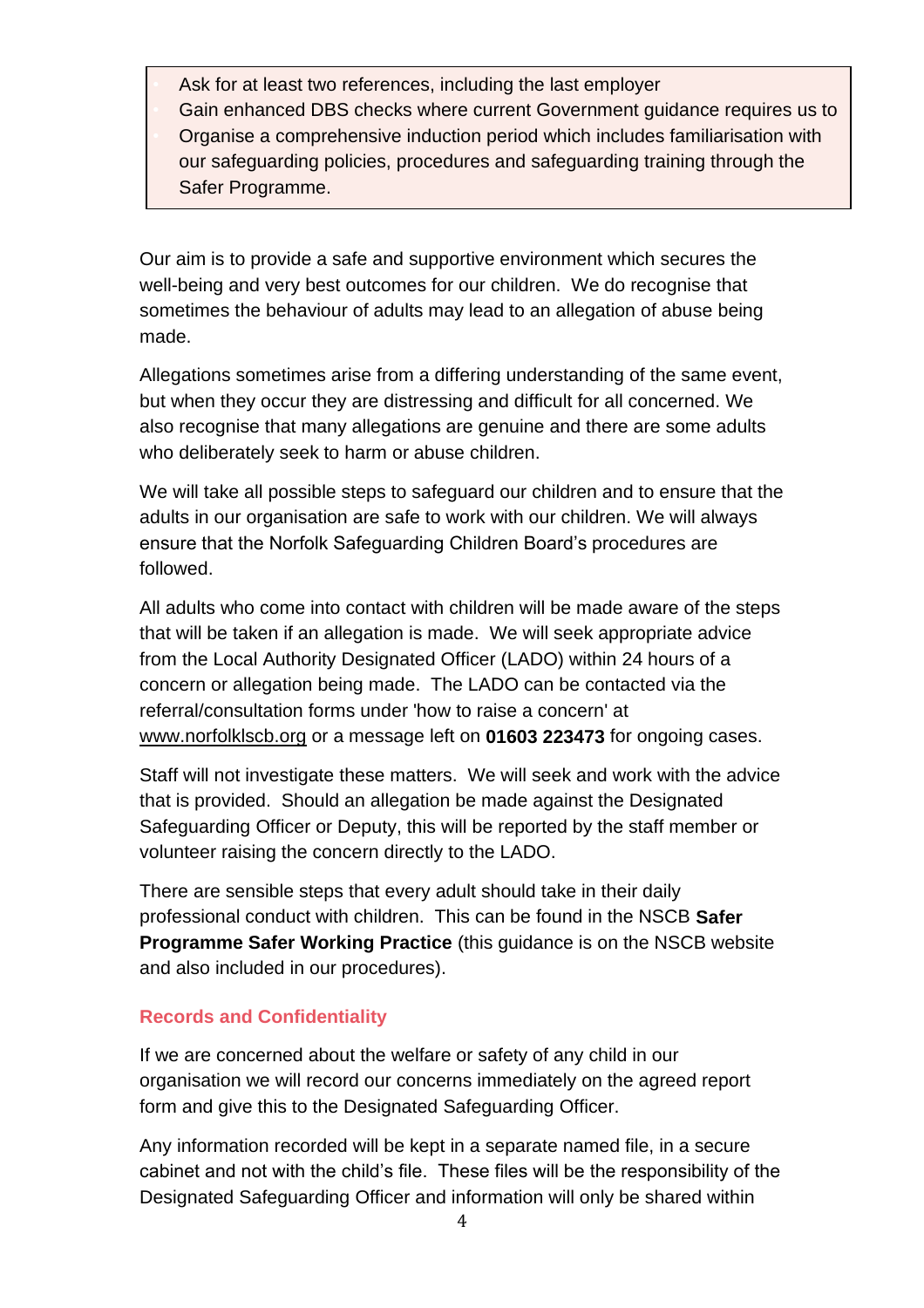the organisation on a need to know basis for the protection of the child.

Any safeguarding information will be kept in the file and will be added to. Copies of referrals will be stored in the file.

All information is confidential, however if there is a safeguarding or child protection concern about a child, then information can be shared with other agencies, namely the Police or Children's Services.

Reports of a concern to the Designated Safeguarding Officer must be made in writing and signed and dated by the person with the concern.

# **Roles and Responsibilities**

Our Designated Safeguarding Officer will liaise with Children's Services and other agencies where necessary and make referrals to Children's Services using the procedure below.

Any concern for a child's safety or welfare will be recorded in writing and given to the Designated Safeguarding Officer who will be responsible for ensuring that all staff members and volunteers are aware of our policy and the procedure they need to follow.

The Designated Safeguarding Officer will ensure that all staff, volunteers and regular/repeat visitors have received appropriate Safeguarding information during induction and have been trained by the Safer Programme.

The Designated Safeguarding Officer will ensure that our safeguarding policy is in place and is reviewed annually. The content of our policy has been written following consultation with the Safer Programme.

At all times the Designated Safeguarding Officer will ensure that safer recruitment practices are followed.

Our organisation undertakes to remedy without delay any weakness in regard to our safeguarding arrangements that are brought to their attention.

### **Procedures for Handling Disclosures**

A child may decide to disclose information that may indicate they are suffering from abuse or neglect. A child chooses to speak to an adult because they feel that they will listen and that they can trust them. The adult needs to listen to what the child has to say, and be very careful not to 'lead' the child or influence in any way what they say.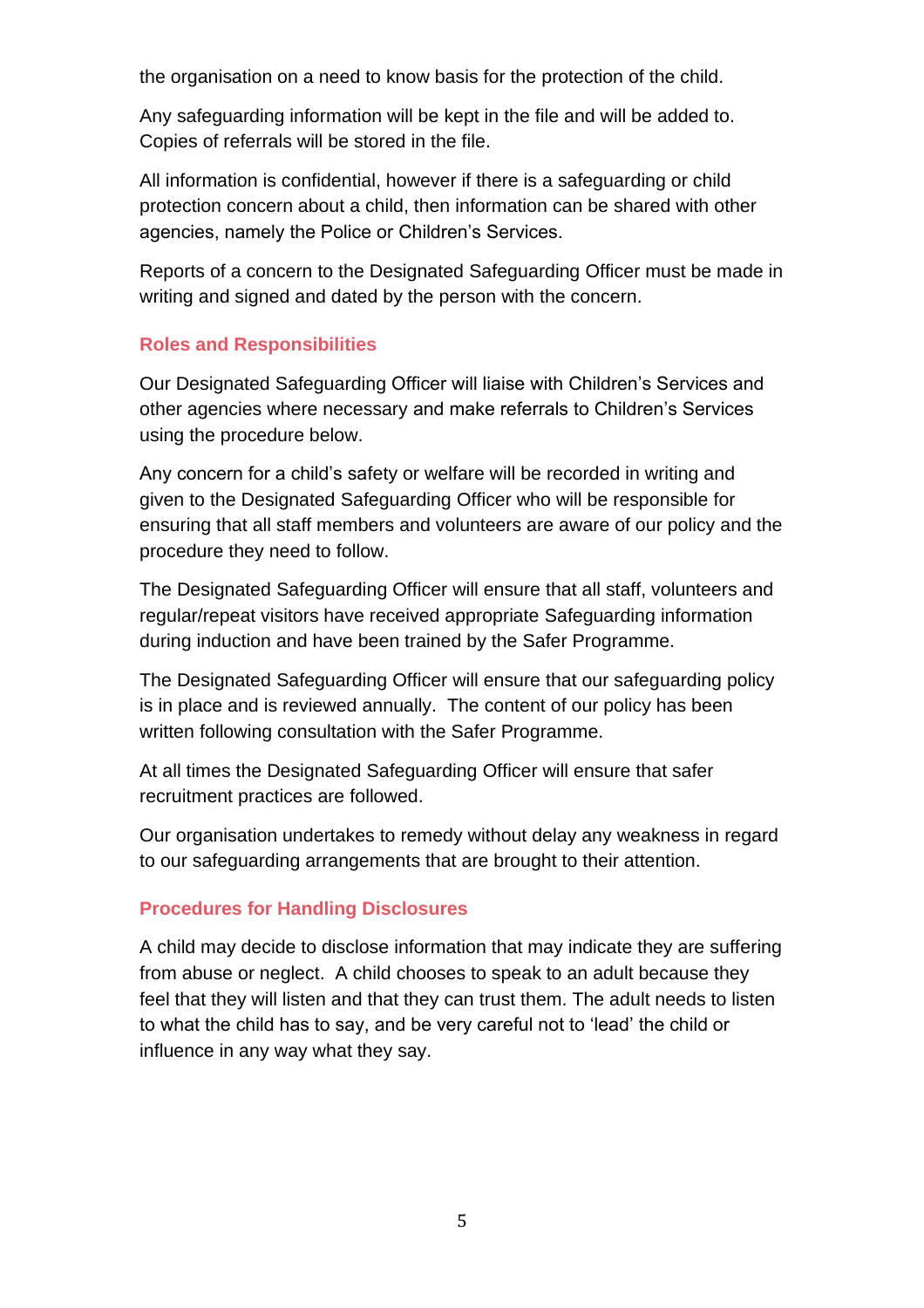| nportant that the adult remembers to:                                                  |
|----------------------------------------------------------------------------------------|
| Stay calm                                                                              |
| Listen and be supportive                                                               |
| Not ask any leading questions, interrogate the child, or put ideas in the child's      |
| head, or jump to conclusions                                                           |
| Not stop or interrupt a child who is recalling significant events                      |
| Never promise the child confidentiality $-$ it must be explained that information will |
| need be to be passed on to help keep them safe                                         |
| Avoid criticising the alleged perpetrator                                              |
| Tell the child what must be done next (the safeguarding process must be                |
| followed)                                                                              |
| Record what was said immediately as close to what was said as possible. Also           |
| record what was happening immediately before the child disclosed. Be sure to           |
| sign and date the record in ink.                                                       |
| Contact the designated person immediately                                              |
| Seek support                                                                           |

We are clear that the Local Authority and Police must lead any investigation in to any allegation regarding safeguarding.

If we have a concern about a child or children we will telephone the Children's Advice and Duty Service (CADS) on **0344 800 8021** immediately. We will be put through to a Social Worker who will take all of the relevant details. We will make sure we are prepared with full details of the child and family, plus what our concerns are, details of any support we have provided to the child/family and what we would like to happen. We will ensure we gain consent from the parent/carer unless to do so would place the child at further risk of harm or undermine a criminal investigation. If we have not sought consent from the parent/carer we will inform the CADS worker of this and the reason for this.

The CADS worker will agree a way forward with us and keep us informed. They will send us a written record of our conversation within 5 working days. The outcomes could include a full referral to the Multi Agency Safeguarding Hub (MASH) for further investigation, the Police, or for work with Early Help. We will not investigate and will be led by the Local Authority and/or the Police.

We will make careful records of all conversations, in ink, including the dates and times of who we spoke to, the information shared and the action agreed. We do not need to send a written referral.

Full details on this process can be found at [www.norfolklscb.org](http://www.norfolklscb.org/) under 'How to Raise a Concern'.

We understand if we are unhappy about a decision made by CADS or MASH we can use the Resolving Professional Disagreements policy on [www.norfolklscb.org](http://www.norfolklscb.org/) and contact the Safer Programme for more advice on this process.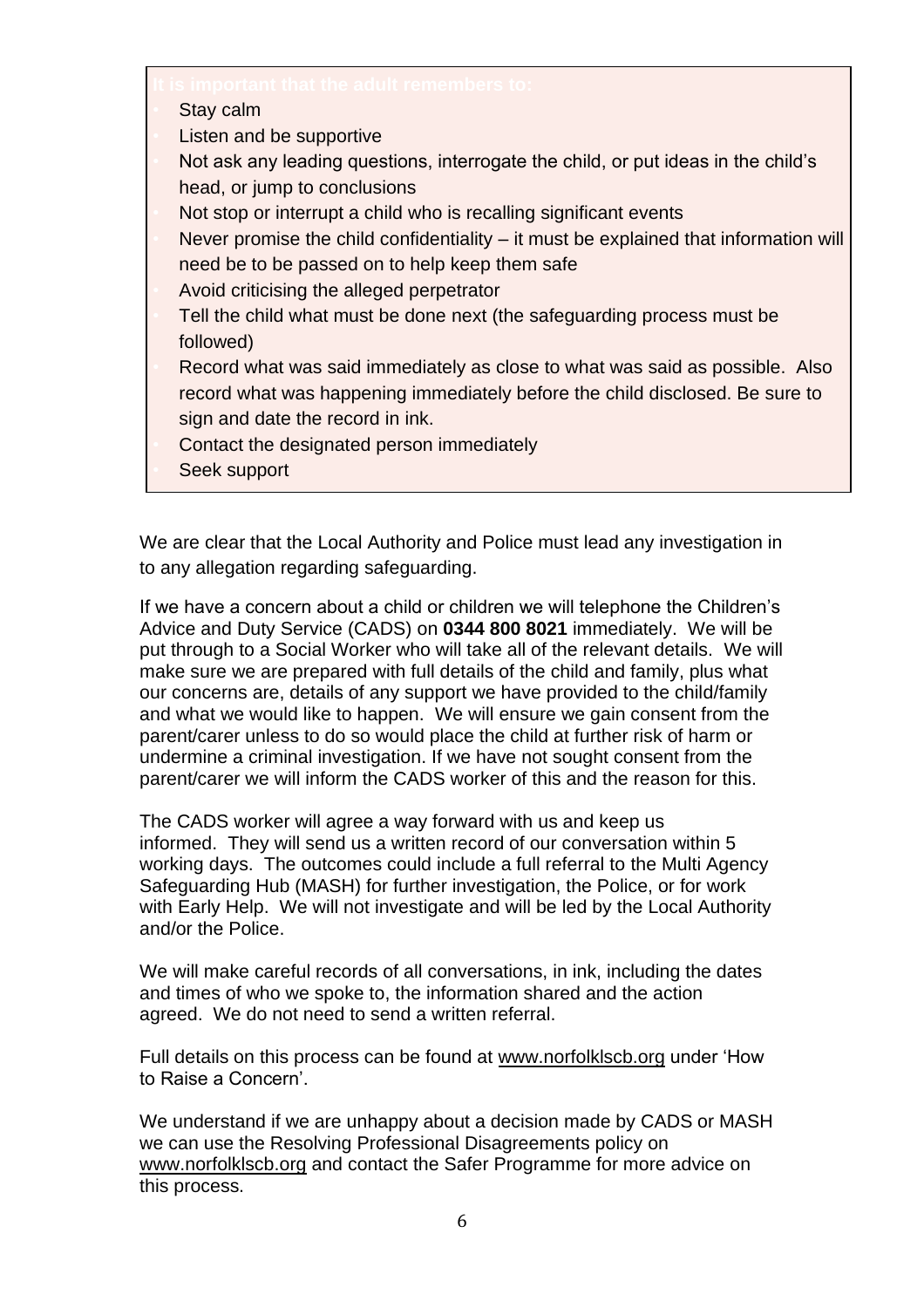We will contact CADS immediately if we have concerns, it is important we do not delay.

# **Working Together 2018**

### **What is abuse and neglect?**

A form of maltreatment of a child. Somebody may abuse or neglect a child by inflicting harm, or by failing to act to prevent harm. Children may be abused in a family or in an institutional or community setting by those known to them or, more rarely, by others (e.g. via the internet). They may be abused by an adult or adults, or another child or children.

#### **Physical abuse**

A form of abuse which may involve hitting, shaking, throwing, poisoning, burning or scalding, drowning, suffocating or otherwise causing physical harm to a child. Physical harm may also be caused when a parent or carer fabricates the symptoms of, or deliberately induces, illness in a child.

#### **Emotional abuse**

The persistent emotional maltreatment of a child such as to cause severe and persistent adverse effects on the child's emotional development. It may involve conveying to a child that they are worthless or unloved, inadequate, or valued only insofar as they meet the needs of another person. It may include not giving the child opportunities to express their views, deliberately silencing them or 'making fun' of what they say or how they communicate. It may feature age or developmentally inappropriate expectations being imposed on children. These may include interactions that are beyond a child's developmental capability, as well as overprotection and limitation of exploration and learning, or preventing the child participating in normal social interaction. It may involve seeing or hearing the ill-treatment of another. It may involve serious bullying (including cyber bullying), causing children frequently to feel frightened or in danger, or the exploitation or corruption of children. Some level of emotional abuse is involved in all types of maltreatment of a child, though it may occur alone.

#### **Sexual abuse**

Involves forcing or enticing a child or young person to take part in sexual activities, not necessarily involving a high level of violence, whether or not the child is aware of what is happening. The activities may involve physical contact, including assault by penetration (for example, rape or oral sex) or non-penetrative acts such as masturbation, kissing, rubbing and touching outside of clothing. They may also include non-contact activities, such as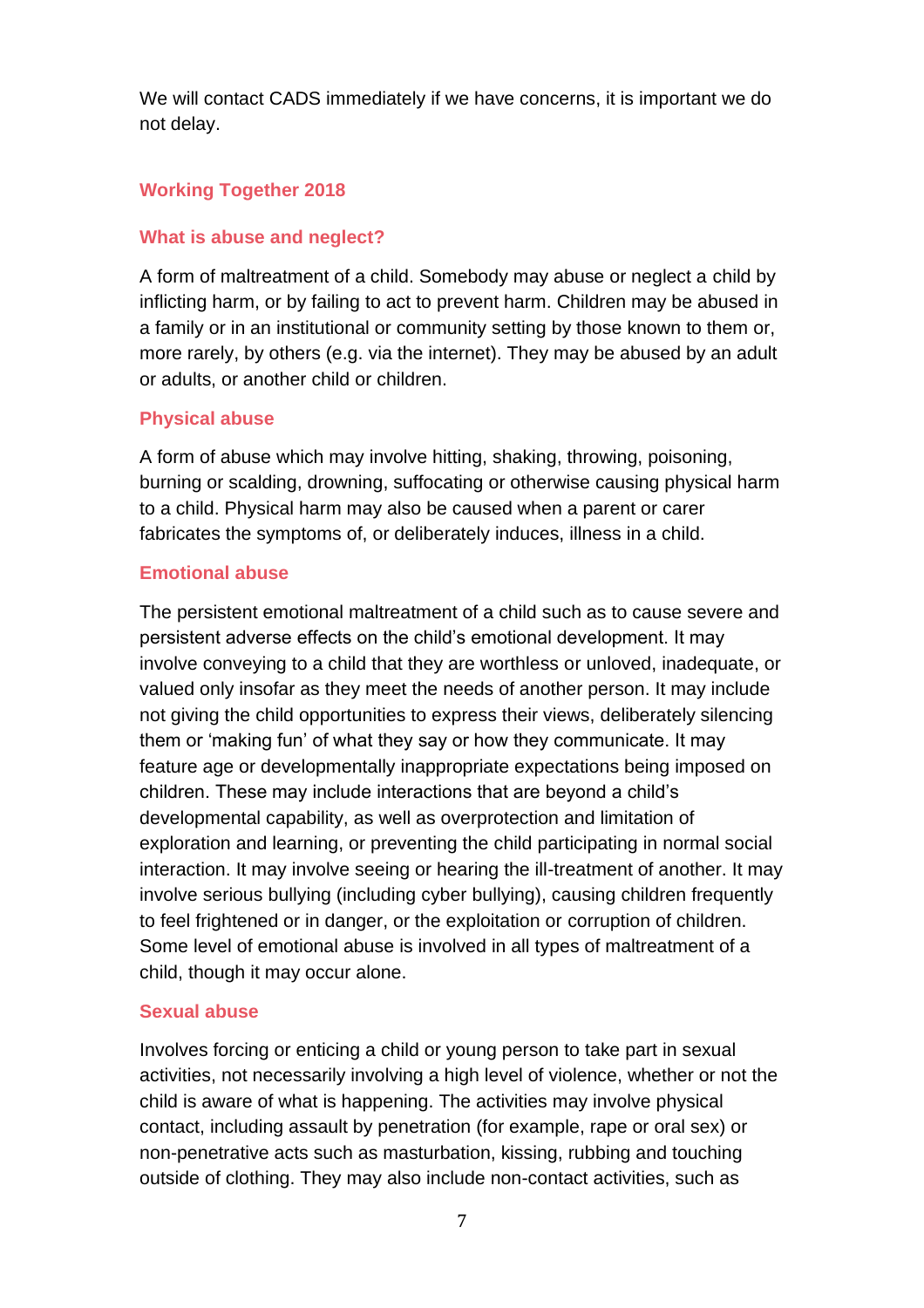involving children in looking at, or in the production of, sexual images, watching sexual activities, encouraging children to behave in sexually inappropriate ways, or grooming a child in preparation for abuse Sexual abuse can take place online, and technology can be used to facilitate offline abuse. Sexual abuse is not solely perpetrated by adult males. Women can also commit acts of sexual abuse, as can other children.

#### **Neglect**

The persistent failure to meet a child's basic physical and/or psychological needs, likely to result in the serious impairment of the child's health or development. Neglect may occur during pregnancy as a result of maternal substance abuse.

- 
- provide adequate food, clothing and shelter (including exclusion from home or abandonment);
- protect a child from physical and emotional harm or danger;
- ensure adequate supervision (including the use of inadequate care-givers); or
- ensure access to appropriate medical care or treatment.

It may also include neglect of, or unresponsiveness to, a child's basic emotional needs.

### **Safeguarding and promoting the welfare of children**

- protecting children from maltreatment;
- preventing impairment of children's health or development;
- ensuring that children are growing up in circumstances consistent with the provision of safe and effective care; and
	- taking action to enable all children to have the best outcomes.

### **Child protection**

Part of safeguarding and promoting welfare. This refers to the activity that is undertaken to protect specific children who are suffering, or are likely to suffer, significant harm.

#### **Relevant Guidance and Legislation**

- Working Together 2018
- What to do if You're Worried a Child is Being Abused 2015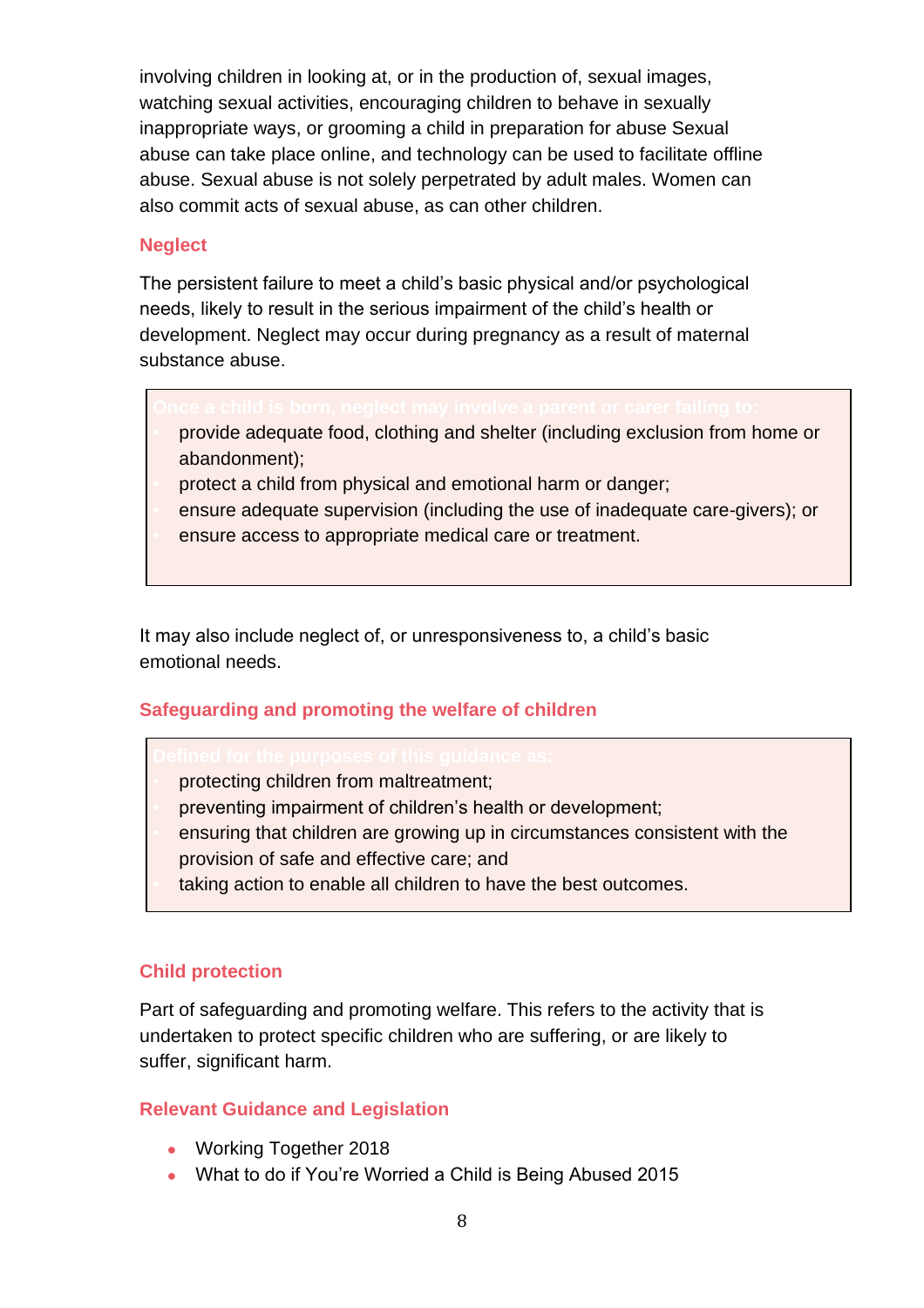- Children Act 2004
- Children Act 1989
- Framework for the Assessment of Children in Need and their Families

**Norfolk Threshold Guide www.norfolklscb.org**

#### **Other Relevant Policies**

To underpin the values and ethos of our organisation and our intent to ensure our children/young people are appropriately safeguarded the following policies are also included under our safeguarding umbrella;

**Safer Recruitment Bullying Safer Working Practice Code of Conduct Confidentiality Health and Safety Whistle Blowing Complaints First aid**

### **Useful Contacts**

| Children's Advice and Duty Service0344 800 8021                 |  |
|-----------------------------------------------------------------|--|
|                                                                 |  |
|                                                                 |  |
| Local Authority Designated Officers (LADO) Team 01603 223473    |  |
| Norfolk Safeguarding Children Board (NSCB)  www.norfolklscb.org |  |
|                                                                 |  |

#### **Named Designated Child Protection Officer**

The following designated staff are in post;

Designated officer: Jan Cockburn

Telephone number: 01603 307768, Mobile: 07452 940810

Deputy designated officer: Katie White

Telephone number: 01603 306332, Mobile: 07384 117147